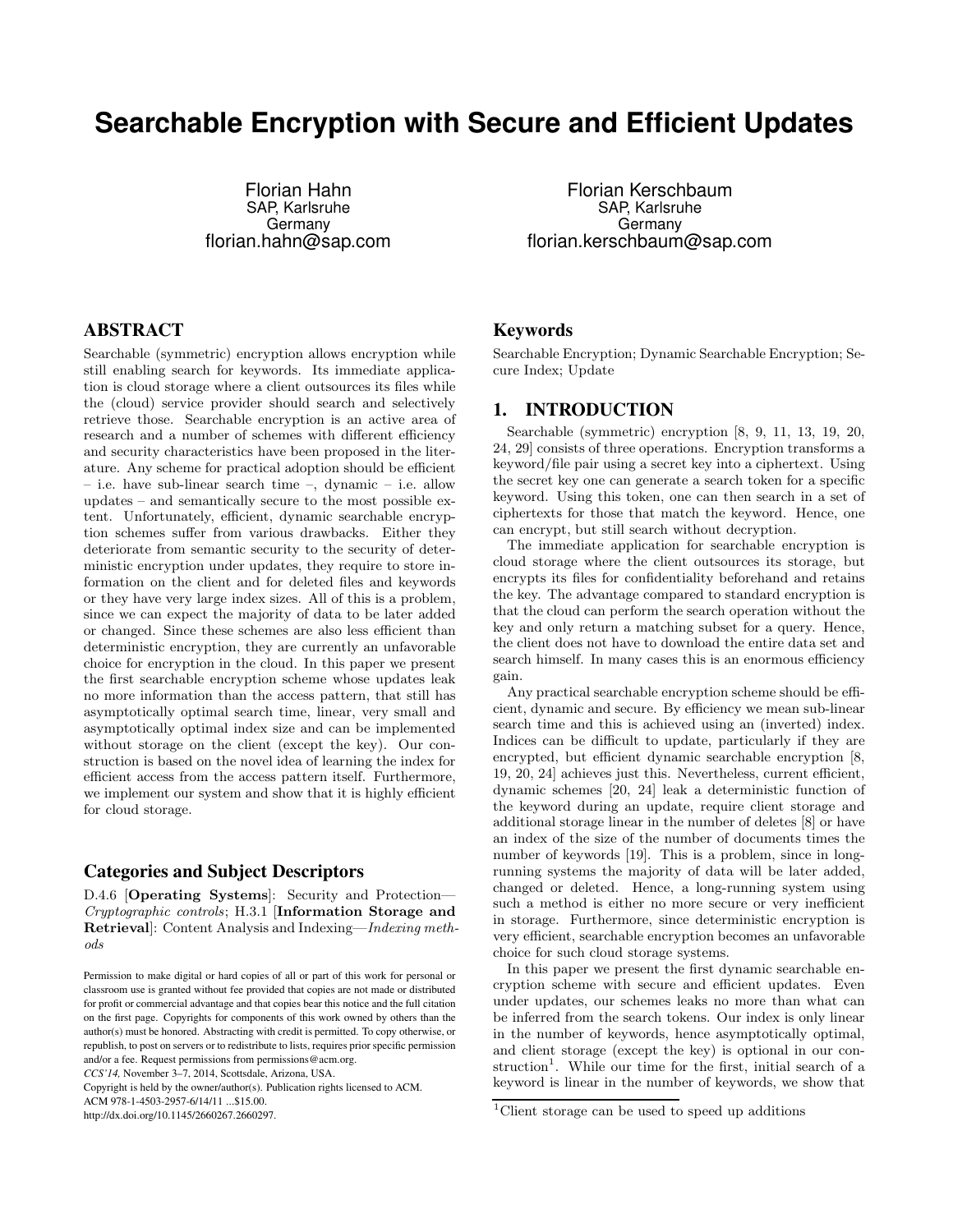it amortizes over multiple searches and is hence practical. We show a theoretic upper bound for amortization in  $O(n^2)$ searches in Section 6.3. In our experiments amortization is approached much faster, namely after 0.73n searches, which is a much more practical assumption. Furthermore, 84% of all keywords where never searched for and remained semantically secure encrypted.

Hence, our scheme offers a new viable alternative for secure storage in the cloud. It is nearly as efficient as deterministic encryption having the same overall search complexity, but it is clearly more secure leaking only the access pattern of files. We implement our scheme and show that is highly efficient also in absolute performance metrics.

In summary, we contribute a searchable encryption scheme that is

- dynamic. Data can be added, deleted and hence changed after the initial outsourcing. In fact, we do not offer a specific operation for initial outsourcing and assume all data is added incrementally.
- *efficient*. Our scheme has asymptotically optimal, sublinear search time. Furthermore, our Java-based implementation shows that a search in a collection with 300.000 keywords and documents can be performed in 70 ms on average. We only require to store 2 cryptographic hash values per keyword and document.
- secure. We formalize security using a simulation-based definition. Particularly, we define our own leakage functions which are significantly more restrictive than those of related work. Loosely speaking, our scheme is semantically secure unless a search token has been revealed.

The remainder of the paper is structured as follows. In the next section, we explain the problem of securely updating searchable encryption in more detail and outline our solution approach. In Section 3 we describe the algorithms of our scheme and formally define its security. We present our construction in Section 4, before we prove its security according to our definition in Section 5. We discuss open aspects in Section 6. In Section 7 we present the results of the evaluation of our implementation. Finally, in Section 8 we overview related work, before we summarize our conclusions in Section 9.

# 2. PROBLEM DESCRIPTION

Searchable encryption consists of three operations: encryption, token generation and search. Encryption takes a plaintext, e.g. a file identifier, a (set of) keyword(s) and a key as input. In this paper we investigate symmetric searchable encryption, but there also exists public key searchable encryption [6]. Encryption produces a ciphertext which can be outsourced to a server, e.g. in the cloud. The key holder can generate a search token for a keyword using the token generation operation. The storage service provider can identify all ciphertexts for a keyword using this search token and the ciphertext(s) in the search operation. He learns which ciphertexts match the query (the access pattern) and multiple ciphertexts can match.

Searchable encryption can secure outsourcing of data by retaining the key at the client. Still due to the search capability efficient retrieval can be implemented. The leakage of the access pattern is key to this efficiency, since it allows to retrieve all ciphertexts in one round. Methods that hide the access pattern come with additional restrictions. Private information retrieval (PIR) [10, 22] can only retrieve one ciphertext. Furthermore computational PIR [22] requires a linear scan of the data [28] and information-theoretic PIR requires multiple servers to store the data [10]. Oblivious RAM [14, 31, 33] accesses also one entry at a time and that even with at least logarithmic overhead. An interesting scheme is proposed by Stefanov et al. that combines ORAM and searchable encryption [30]. This scheme leaks the access pattern, but hides all keywords of updated files. Hence, it has less leakage than our scheme, but it still has logarithmic search time.

Song et al. introduced searchable encryption as a standard semantically secure encryption scheme that only leaks the access pattern of searches [29]. Their scheme still requires a linear scan of all data for searching. Meanwhile, Hacigümüs et al. use deterministic encryption to search efficiently – in sublinear time – in databases [16]. Clearly, deterministic encryption leaks significantly more information than the access pattern and hence is less secure, but more efficient.

Curtmola et al. introduced semantically secure searchable encryption with sublinear search time [11]. Loosely speaking, the basic idea is to construct an index as also used in deterministic encryption. The index is encrypted and contains deterministically encrypted index keywords. Then there is a list of entries where the pointer to the next entry is encrypted with a key specific for the keyword. The search token is a deterministic function of the keyword plus the key for the decryption of the pointers. The storage service provider can look up the deterministic keyword in sublinear time and then decrypt and traverse the list. Still, this is semantically secure unless a search token has been revealed, since each keyword is encrypted deterministically at most once.

Curtmola et al.'s construction builds this index on the client before he uploads the data to the service provider. They introduce an additional operation called *BuildIndex* that takes all plaintexts and keywords as input. Afterwards they allow no more updates until the client builds the next entire index. Kamara et al. propose dynamic searchable encryption where this index can be incrementally updated [20]. They describe an update operation that, loosely speaking, takes the deterministically encrypted keyword, a ciphertext and a token key as input. The service provider can then insert the new ciphertext at the beginning of the list and encrypt the pointer using the token key.

Another contribution starting with Curtmola et al. is the simulation-based security definition. Differently from a gamebased security definition as in standard semantic security the simulation-based security uses all leaked information to construct a simulator that produces indistinguishable output. This has the clear advantage that the expected leakage of the encryption is explicitly spelled out. In order to accomodate updates Kamara et al. introduced additional leakage functions:  $\mathcal{L}_3$  and  $\mathcal{L}_4$  in their paper. Particularly, for additions  $\mathcal{L}_3$  leaks a deterministic function of each keyword in a ciphertext. Now, consider a case where the client uploads an empty index and incrementally adds all ciphertexts. In this case, the deterministic keyword function result(s) is (are) revealed for each ciphertext. Hence, in this case dynamic searchable encryption is no more secure than any determin-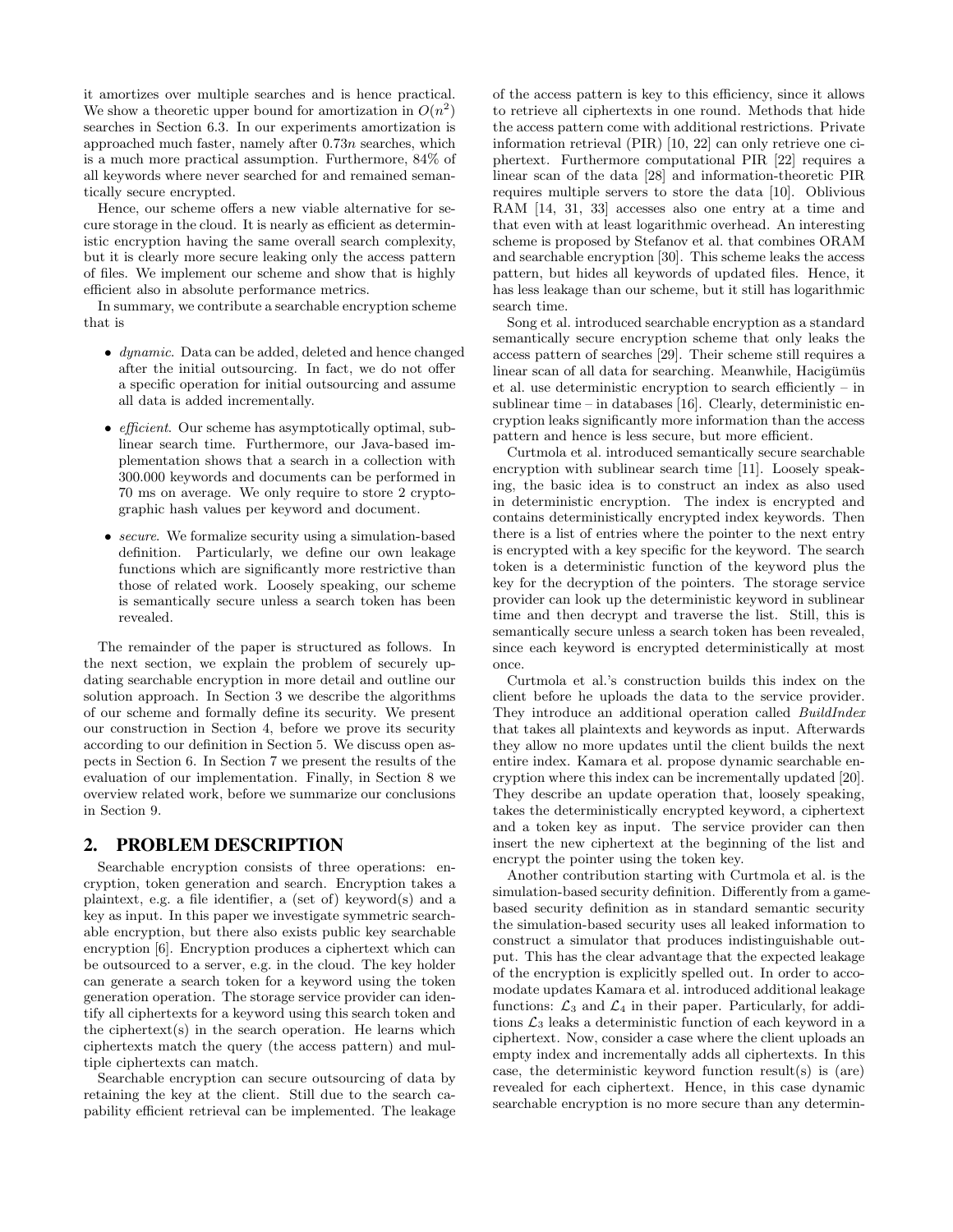| Scheme                       | Search Time                      | Index Size                | Client Storage | Revocation Storage | Update Leakage | Update Cost                    |
|------------------------------|----------------------------------|---------------------------|----------------|--------------------|----------------|--------------------------------|
| [20]                         | O(m/n)                           | $O(m+n)$                  | 0(1)           |                    | ID(w)          | O(m/n)                         |
| $\overline{24}$              | O(m/n)                           | $O(m+n)$                  | 0(1            |                    | ID(w)          | O(m/n)                         |
| $\left\lceil 19\right\rceil$ | $O(\log  \mathbf{f}  \cdot m/n)$ | $O( \mathbf{f}  \cdot n)$ | 0(1)           |                    |                | $O(\log  \mathbf{f}  \cdot n)$ |
| $\sqrt{8}$                   | O(m/n)                           | $O(m+n)$                  | O(n)           | O(m)               |                | O(m/n)                         |
| This paper 1                 | O(m/n)                           | $O(m+n)$                  | O(n)           |                    |                | O(m/n)                         |
| This paper 2                 | O(m/n)                           | $O(m+n)$                  | O(1)           |                    |                | O(m)                           |

Table 1: Overview over *average complexities* for efficient dynamic searchable encryption schemes. *n* is the number of unique keywords, m is the total number of keywords,  $ID(w)$  is a deterministic identifier of the keyword,  $|f|$  is the number of files

istic encryption, yet has a constant overhead in space and time.

Naveed et al. propose a scheme which trades storage for performance by scattering the stored blocks using hashing instead of encrypting the index [24]. They still leak a deterministic function of the added keywords, i.e. the block where the keyword index is stored. Kamara and Papamanthou fix this problem by using a tree-based construction, but this has index size linear in the number of documents times the number of keywords [19]. Furthermore, constants are quite high, since each index entry (one bit) requires a semantically secure ciphertext. Cash et al. fix this problem by giving each update a counter, but the client has to keep track of these counters [8]. Furthermore, in order to accomodate deletes, they organize those by keeping a revocation list, such that the data may actually never be deleted. Nevertheless, they offer an edit operation that is also indistinguishable from an add operation in case of never before searched keywords. Table 1 gives a comparison of these and our schemes.

The problem we consider in this paper is whether we can update an outsourced storage without leaking anything except the access pattern and with minimal storage overhead. It is important to maintain an index for sublinear search time, since for large data sets linear scans are prohibitive, particularly if they involve a linear number of cryptographic operations. Moreover, it is important to provide storageefficient updates, since in the long run the majority of the data will have been added after the initial outsourcing. Over the history of computing we have observed an exponential growth in data, such that the initial data set is quickly marginalized.

On a high level our approach works by learning the index from the access pattern. We start with a non-index based searchable encryption scheme that requires linear scans. When we search, we learn the search token which is deterministic and the access pattern. We then start to construct an index using the token and the accessed ciphertexts. When we search the same keyword again we can use the index and search in constant time. Over the long run, the initial linear search time amortizes and we achieve asymptotically optimal search time while leaking nothing except the access pattern.

We show a theoretic analysis with an upper bound for amortization of  $O(n^2)$  searches. Yet, in our experiments amortization is approached much faster, namely after 0.73n searches.This is an assumption which can be easily met in practice.

Clearly, the access pattern of past searches extends to the future. A search token stays valid and can be used to match against future ciphertexts until the entire system is rekeyed. We have to account for this in our security definition and include the respective leakage. We emphasize that this leakage is notably less than the leakage of the add operation by Kamara et al. [20] or Naveed et al. [24] and differently to their scheme ciphertexts for not previously searched keywords remain semantically secure. Furthermore, this leakage is already part of the most simple construction based on the searchable encryption scheme by Song et al. [29] and it is also not excluded in any of the other efficient, dynamic searchable encryption schemes [8, 19]. In our experiments using realworld search terms, 84% of all keywords were never searched for and hence remained semantically secure encrypted.

We also optionally maintain a history of previous search tokens at the client, such that ciphertexts for previously searched keywords are encrypted differently. We emphasize that this choice is a pure performance optimization and the history could just as well be kept at the service provider at a higher update cost. Furthermore, should the client lose the saved history, he can restore it from the index information of the service provider. We further explain this choice in Section 6.1.

Still, our construction is highly efficient and provides practical performance. We implement our system and a search in collection with 300.000 keywords and documents can be performed in 70 ms on average. We require very little storage overhead and only need to store 2 cryptographic hash values per keyword and document. We provide the detailed performance results in Section 7.

## 3. DEFINITIONS

The set of binary strings of length *n* is denoted as  $\{0, 1\}^n$ , the set of all finite binary strings is denoted as  $\{0,1\}^*$ . Given a binary string u, we denote  $\text{len}(u)$  as its bit length. Given two binary strings  $u, v$ , the concatenation is written as u||v. The notation [1, n] with  $n \in \mathbb{N}$  denotes the integer set  $\{1, \ldots, n\}$ . We denote the output z of a (possibly probabilistic) algorithm  $A$  as  $z \leftarrow A$ . Sampling uniformly random from a set X is denoted as  $x \leftarrow X$ .

Throughout,  $\lambda$  will denote the security parameter. A function  $f : \mathbb{N} \to \mathbb{R}$  is negligible in x if for every positive polynomial  $p(\cdot)$  there exists a  $x_0$  such that for all  $x > x_0$ ,  $f(x) < 1/p(\cdot)$ .

We assume each file f having a unique file identifier  $ID(f)$ , each file consists of words that is  $f = (w_1, \ldots, w_{\text{len}(f)})$  with  $w_i \in \{0,1\}^*$ . For a fileset **f** we denote len (**f**) as the number of files in f. Given a keyword w we write  $f_w$  as the subset of all files  $f$  that contain  $w$ . In addition, the set of all file identifiers that contain this keyword w is denoted by  $I_w$  more formally it is defined as  $\mathbf{I}_w = \{ID(f_i) : f_i \in \mathbf{f}_w\}.$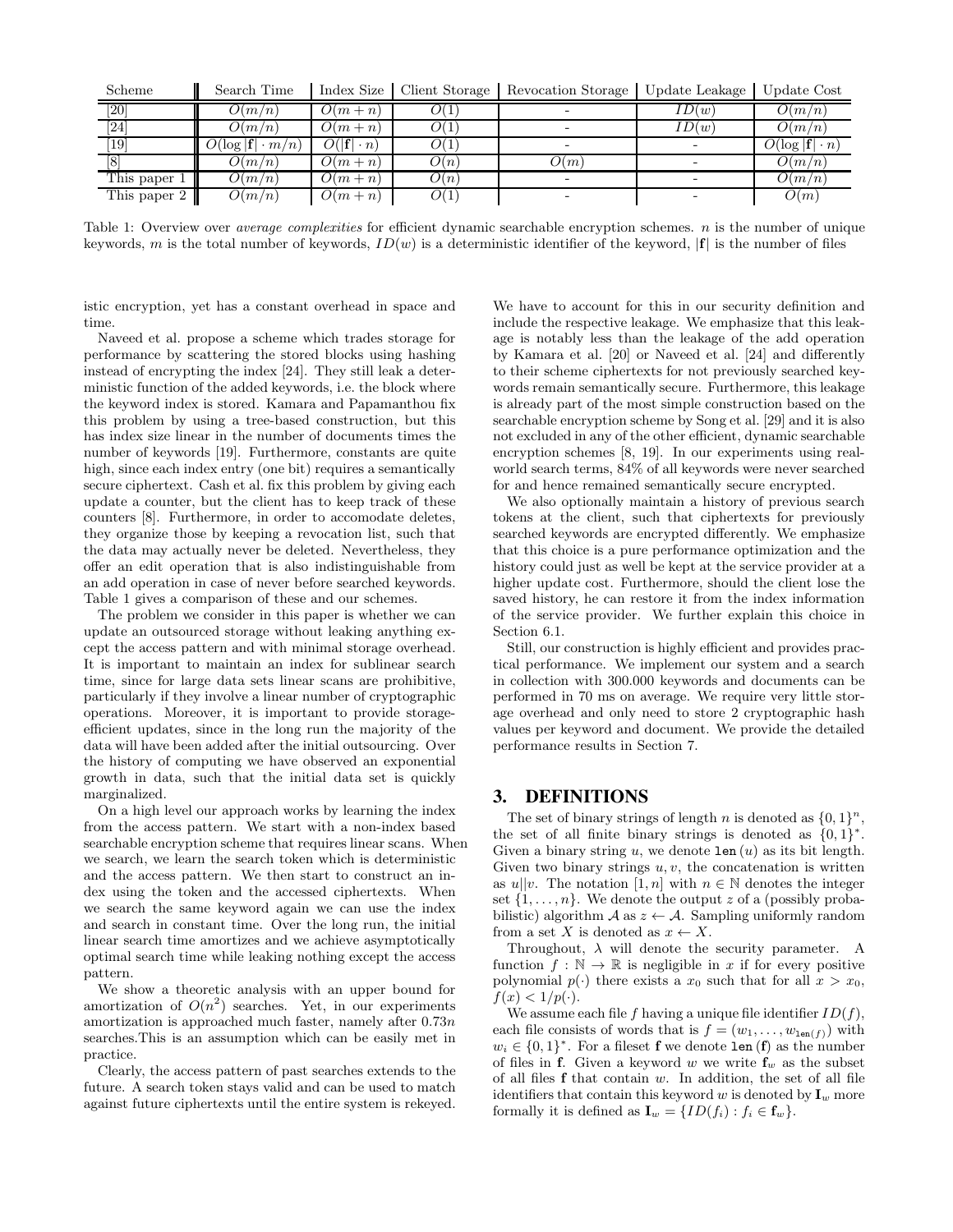As mentioned in Section 1, our scheme does not offer an operation for initial outsourcing a set of files but starts with an empty search index  $\gamma$ . The service provider's search in- $\text{dex} \gamma$  and collection of encrypted files **c** are updated by file specific add tokens  $\alpha_f$  for file f and its encryption.

To perform a search query for keyword  $w$ , the client generates an deterministic search token  $\tau_w$  that is handed to the service provider. For simplicity of the exposition we assume that all generated search tokens are given to the service provider, i.e. if a search token has been created by the client the service provider gains knowledge of it.

Finally, to delete a file  $f$  the client simply passes its file identifier  $ID(f)$  to the service provider.

DEFINITION 1 (SUISE). A securely updating index-based searchable encryption scheme is a tuple of eight (possibly probabilistic) polynomial-time algorithms  $SUBSE = (Gen,$ Enc, SearchToken, Search, AddToken, Add, Delete, Dec) such that

 $(K, \gamma, \sigma) \leftarrow \text{Gen}(1^{\lambda})$ : is a probabilistic algorithm that takes as input a security parameter  $\lambda$  and outputs a secret key K, a (still empty) search index  $\gamma$  and a (still empty) search history  $\sigma$ .

 $c \leftarrow \text{Enc}(K, f)$ : is a probabilistic algorithm that takes as input a secret key K and a file f. It outputs an encrypted file c.

 $(\sigma', \tau_w) \leftarrow \text{SearchToken}(K, w, \sigma)$ : is a (possibly probabilistic) algorithm that takes as input a secret key K, a keyword w and search history  $\sigma$ . It outputs a new search history  $\sigma'$  and a search token  $\tau_w$ .

 $(I_w, \gamma') \leftarrow \text{Search}(\tau_w, \gamma)$ : is a deterministic algorithm that takes as input a search token  $\tau_w$ , a sequence of encrypted files **c** and a search index  $\gamma$ . It outputs a sequence of identifiers  $I_w$  and an updated search index γ ′ .

 $\alpha_f \leftarrow \text{AddToken}(K, f, \sigma)$ : is a (possibly probabilistic) algorithm that takes as input a secret key  $K$ , a file  $f$ and a search history  $\sigma$ . It outputs an add token  $\alpha_f$ .

 $(c', \gamma') \leftarrow \text{Add}(\alpha_f, c, c, \gamma)$ : is a deterministic algorithm that takes as input an add token  $\alpha_f$ , an encrypted file c, a sequence of encrypted files c and a search index  $\gamma$ . It outputs an updated search index  $\gamma'$ and an updated sequence of encrypted files  $c'$ .

 $(c', \gamma') \leftarrow$  Delete $(ID(f), c, \gamma)$ : is a deterministic algorithm that takes as input an identifier  $ID(f)$  of the file that shall be removed, a sequence of encrypted files  $c$ and a search index  $\gamma$ . It outputs an updated sequence of encrypted files  $c'$  and an updated search index  $\gamma'$ .

 $f \leftarrow \text{Dec}(K, c)$ : is a deterministic algorithm that takes as input an encrypted file c and a key K. It outputs the decrypted file f.

In Figure 1 we show the protocols between client and server combining these algorithms into interaction patterns.

A dynamic searchable encryption scheme is called correct if for all  $\lambda \in \mathbb{N}$ , all keys K generated by  $Gen(1^{\lambda})$ , and all sequences of add, delete and search operations on search index  $\gamma$ , every search operation returns the correct set of files (except with negligible probability).

In an ideal scenario, searchable encryption is implemented in a way where the service provider learns absolutely nothing about either the files or the search queries. As mentioned in Section 2, there are methods to achieve this strict security goals, but these come along with huge overhead. By allowing the sever to learn particular information (e.g. the access pattern) we can construct more efficient searchable encryption schemes. To address this small knowledge the service provider gains, we follow the approach of [8, 11, 19, 20, 24] and use leakage functions. The additional knowledge the provider gains by getting ciphertexts and (add or search) tokens is defined by these functions.

As noticed in [11], there is a difference between security against adaptive chosen keyword attacks (CKA2) and nonadaptive chosen keyword attacks (CKA 1), that must be taken into account for security analyses. Security against CKA2 guarantees security even when the client's generated query depend on results of previous queries and the search index. In contrast, security against CKA1 guarantees security only when all queries generated by the client are independent of previous queries and the search index. Our construction achieves the stronger notion of CKA2 security, that is modified in a way suggested by Kamara et al. in [20] to fit into the scenario of dynamic SSE.

DEFINITION 2. Let SUISE  $=$  (Gen, Enc, SearchToken, Search, AddToken, Add, Delete, Dec) be a securely updating index-based searchable encryption scheme. Consider the following experiments with stateful attacker A, stateful simulator S and stateful leakage functions  $\mathcal{L}_{search}$ ,  $\mathcal{L}_{add}$ ,  $\mathcal{L}_{encryption}$ .

**Real**<sup>SSE</sup>( $\lambda$ ) : the challenger runs Gen(1<sup> $\lambda$ </sup>) to get the tuple  $(K, \gamma, \sigma)$ . The adversary A makes a polynomial number of adaptive queries  $q \in \{w, f_1, f_2\}$  and for each query q the challenger generates either a search token  $\tau_w \leftarrow$  SearchToken $(K, w, \sigma)$ , an add token  $\alpha_f \leftarrow$ AddToken $(K, f_1, \sigma)$ , or a file encryption  $c \leftarrow \text{Enc}(K, f_2)$ . Finally, A returns a bit b that is output by the experiment.

 $\text{Ideal}_{\mathcal{A},\mathcal{S}}^{\text{SSE}}(\lambda)$  : the simulator sets up its internal environment. The adversary A makes a polynomial number of adaptive queries  $q \in \{w, f_1, f_2\}$  and for each query q the simulator is given the appropriate leakage i.e. either given  $\mathcal{L}_{search}(f, w)$ ,  $\mathcal{L}_{add}(f, f_1)$  or  $\mathcal{L}_{encryption}(f_2)$ . S returns the appropriate token  $\widetilde{\tau_w}$ ,  $\widetilde{\alpha_f}$  or a ciphertext  $\tilde{c}$ . Finally, A returns a bit b that is output by the experiment.

We say SUISE is  $(\mathcal{L}_{search}, \mathcal{L}_{addr}, \mathcal{L}_{encrypt})$ -secure against adaptive dynamic chosen-keyword attacks if for all probabilistic polynomial-time algorithms A there exists a probabilistic polynomial-time simulator  $S$  so that advantage of  $A$  defined  $a<sub>s</sub>$ 

 $\Pr \left[ \text{Real}_{\mathcal{A}}^{SSE}(\lambda) = 1 \right] - \Pr \left[ \text{Ideal}_{\mathcal{A},\mathcal{S}}^{SSE}(\lambda) = 1 \right]$ 

is negligible in  $\lambda$ .

### 4. IMPLEMENTATION

On a high level our construction works by learning the index from the access pattern. Initially we maintain a regular index, i.e. for each document we store its (encrypted) keywords. We denote this index  $\gamma_f$ . Once a keyword is searched, we move all file identifiers to an inverted index for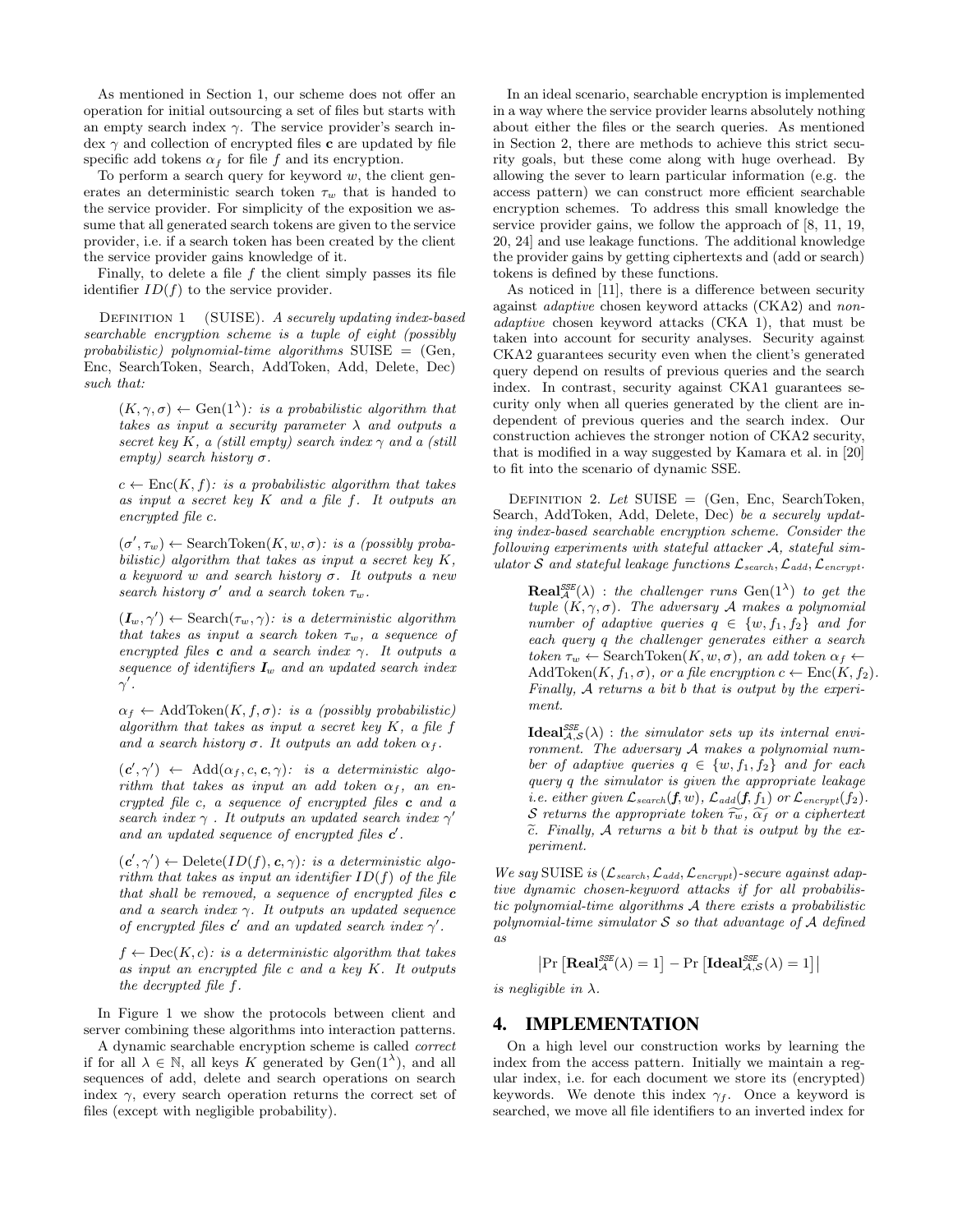

Figure 1: Use of algorithms from Definition 1 for realizing the complete protocol.

the keyword, i.e. the keyword is now the key to the index. The keyword is also encrypted; it is the search token. We denote this index  $\gamma_w$ .

Clearly, we have to accomodate future updates for keywords that have already been searched. These keywords – and their corresponding file identifiers – have been moved to the inverted index. Hence, an update needs to update the inverted index, or we need to always search both indices, completely ruining search time. In this section we present the option to maintain the search history at the client. The client checks whether a keyword has been searched and tells the server to include it in the inverted index. This is a pure performance optimization. We present the alternative option to maintain the search history on the server at a higher update cost in Section 6.1.

For our implementation we use several data structures including lists and (chained) hash tables. For list l we denote len (l) for the number of elements in l and  $x \in I$  iff value x is stored in list  $l$ . Accessing the element at position  $i$  is written as  $\mathbf{I}[i]$ . A hash table T stores values v associated with keys k, written as  $T[k] = v$ . We write  $v \in T$  if there is a key k so that  $T[k] = v$ . For our implementation it is crucial that it is feasible to access a value  $v$  with corresponding key  $k$  stored in a hash table in constant time. If the values stored in the hash table are lists, we call it a chained hash table.

Given an IND-CPA secure secret-key encryption scheme  $SKE = (G^{IND-CPA}, \mathcal{E}^{IND-CPA}, \mathcal{D}^{IND-CPA}),$  a pseudorandom number generator G that outputs random numbers with bit length  $\lambda$  and a pseudorandom functions  $F: \{0,1\}^{\lambda} \times$  $\{0,1\}^* \to \{0,1\}^{\lambda}$ , and a random oracle  $H: \{0,1\}^{\lambda} \times \{0,1\}^* \to$  ${0,1}^{\lambda}$  we construct dynamic SSE scheme SUISE = (Gen,

Enc, SearchToken, Search, AddToken, Add, Delete, Dec) as follows:

- $(K, \gamma, \sigma) \leftarrow \text{Gen}(1^{\lambda})$ : sample two  $\lambda$ -bit strings  $k_1 \leftarrow$  $\{0,1\}^{\lambda}$  and  $k_2 \leftarrow \mathcal{G}^{\text{IND-CPA}}(1^{\lambda})$ . In addition, create two empty chained hash tables  $\gamma_f, \gamma_w$  and an empty set  $\sigma$ . Output  $(K, \gamma, \sigma)$ , with  $K = (k_1, k_2)$  and  $\gamma =$  $(\gamma_f, \gamma_w).$
- $c \leftarrow \text{Enc}(K, f)$ : parse key  $K = (k_1, k_2)$  and output  $c = \mathcal{E}_{k_2}^{\text{IND-CPA}}(f).$
- $(\tau_w, \sigma') \leftarrow \text{SearchToken}(K, w, \sigma)$ : parse key  $K = (k_1, k_2)$ calculate  $F_{k_1}(w) = \tau_w$  set  $\sigma' = \sigma \cup {\tau_w}$  and output  $(\tau_w, \sigma').$
- $(\mathbf{I}_w, \gamma') \leftarrow \text{Search}(\tau_w, \gamma)$ : parse search index  $\gamma = (\gamma_w, \gamma_f)$ and check if there is an entry for  $\tau_w$  in  $\gamma_w$ .
	- If yes, then set  $\mathbf{I}_w = \gamma_w[\tau_w]$  and  $\gamma'_w = \gamma_w$ .
	- Otherwise create an empty list  $I_w$  and do for every  $c \in \gamma_f$ :
		- 1. for every  $c_i \in \overline{c}$  that is  $i \in [1, \text{len}(c)],$  set  $c_i = l_i || r_i$  and check if  $H_{\tau_w}(r_i) = l_i$ . If yes then insert  $ID(f)$  that corresponds to  $\overline{c}$  into  $\mathbf{I}_{w}$ .

Update  $\gamma'_w$  by creating an entry  $\gamma_w[\tau_w] = \mathbf{I}_w$ 

Output  $\mathbf{I}_w$  and (an updated version of)  $\gamma' = (\gamma'_w, \gamma_f)$ .

•  $\alpha_f \leftarrow \text{AddToken}(K, f, \sigma)$ : parse  $K = (k_1, k_2)$ . For file f that consists of a sequence of words create a list  $f$ of unique words  $f \supseteq f = (w_1, \ldots, w_{\text{len}(\overline{f})})$ . Generate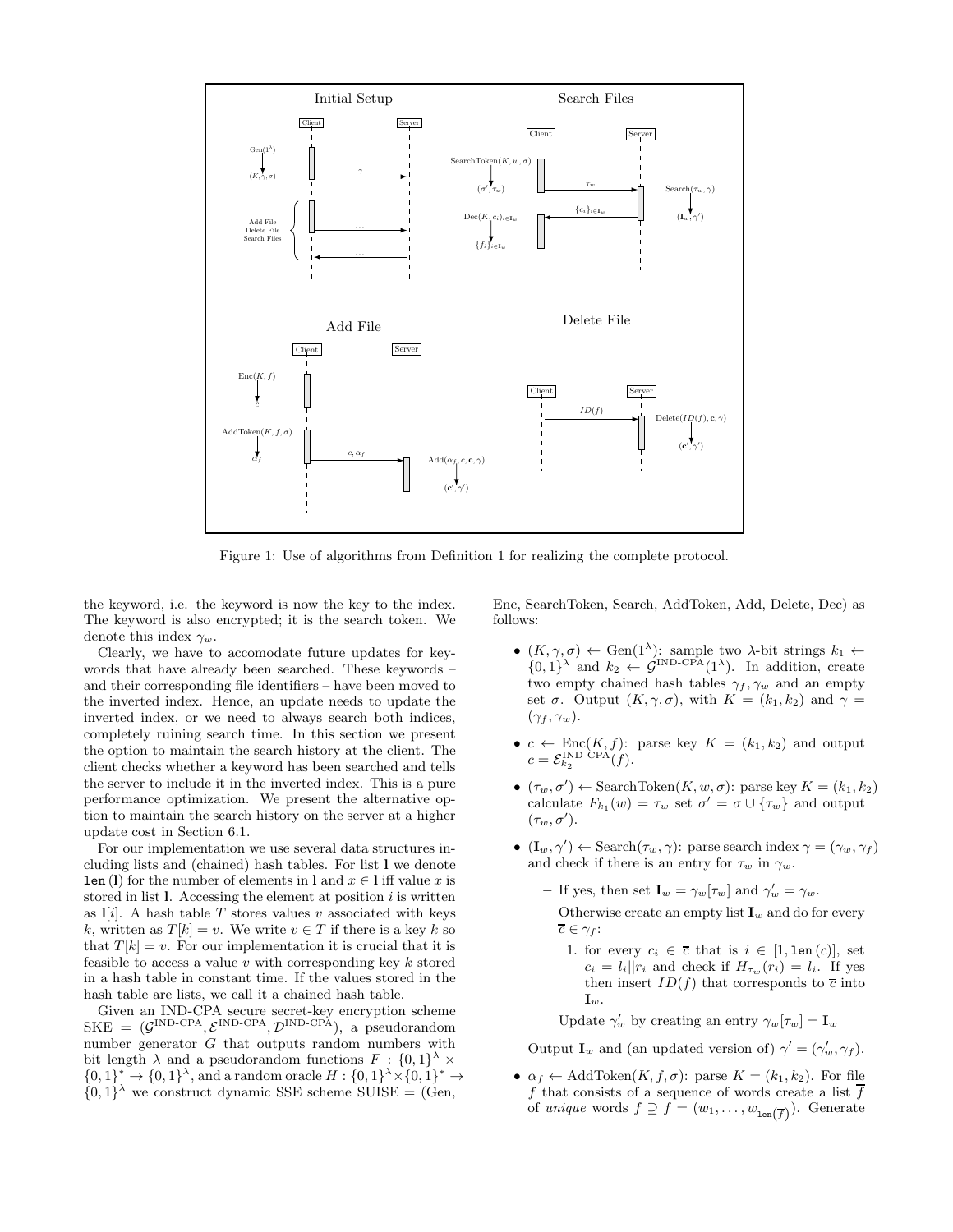a sequence of pseudorandom values  $s_1, \ldots s_{\text{len}(\overline{f})}$  with PRNG G and create an empty list x. For every word  $w_i \in \overline{f}$  do the following:

- 1. compute the corresponding search token  $\tau_{w_i} =$  $F_{k_1}(w_i)$
- 2. if this search token was used for a previous search: if  $\tau_{w_i} \in \sigma$ , add  $\tau_{w_i}$  to **x**.
- 3. set  $c_i = H_{\tau_{w_i}}(s_i) || s_i$

Now sort  $\overline{c} = (c_1, \ldots, c_{\text{len}(\overline{f})})$  in lexicographic order and set  $\alpha_f = (ID(f), \overline{c}, \mathbf{x})$ . Output  $\alpha_f$ .

- $(c', \gamma') \leftarrow \text{Add}(\alpha_f, c, \mathbf{c}, \gamma)$ : parse  $\alpha_f = (ID(f), \overline{c}, \mathbf{x}),$  $\gamma = (\gamma_w, \gamma_f)$  and set  $\gamma_f [ID(f)] = \overline{c}$ . In addition, for every  $x_i \in \mathbf{x}$  add  $ID(f)$  to  $\gamma_w[x_i]$ . Update the ciphertexts **c** to **c**' by adding c. Output **c**' and the updated version  $\gamma' = (\gamma_w, \gamma_f)$ .
- $(c', \gamma') \leftarrow$  Delete $(ID(f), c, \gamma)$ : parse  $\gamma = (\gamma_w, \gamma_f)$ , check for every list **e** saved in  $\gamma_w$  if  $ID(f) \in$  **e** and remove  $ID(f)$  in this case from **e**. Remove ciphertext c corresponding to  $ID(f)$  from **c** and remove  $\gamma_f [ID(f)]$ from  $\gamma_f$ . Output an updated set of encrypted files c and an updated search index  $\gamma' = (\gamma_w, \gamma_f)$ .
- $f \leftarrow \text{Dec}(K, c)$ : parse  $K = (k_1, k_2)$  and output  $f =$  $\mathcal{D}_{k_2}^{\rm IND-CPA}(c)$ .

Our scheme provides correctness with all but negligible probability. When we have a collision of H, Search outputs a false index  $I_w$  that is for two different search tokens  $\tau, \tau'$  and two different random numbers  $s, s'$  we have  $H(\tau, s) = H(\tau', s')$ . Since H is a random oracle with image size  $\{0,1\}^{\lambda}$ , a collision occurs for N queries with probability proportional to  $N^2 2^{-\lambda}$  and therefore is negligible for N polynomial in  $\lambda$ . Furthermore, these collisions result in false positive answers for  $\mathbf{I}_w$  and can be filtered out by the client repeating the search on all decrypted files with IDs contained in  $I_w$ . Exactly the same argument holds for a collision of the pseudorandom function  $F$ , that is generating two equivalent search tokens for different words.

### 5. SECURITY

As mentioned before, some operations leak particular information to the service provider. In detail, we use three leakage functions  $\mathcal{L}_{\text{search}}, \mathcal{L}_{\text{add}}, \mathcal{L}_{\text{encrypt}}$  defined as follows:

$$
\mathcal{L}_{\text{search}}(\mathbf{f}, w) = (\text{ACCP}_t(w), ID(w))
$$
\n
$$
\mathcal{L}_{\text{add}}(\mathbf{f}, f) = (ID(f), \text{len}(\overline{f}), \text{SRCH\_HIS}_t(\overline{f}))
$$
\n
$$
\mathcal{L}_{\text{encrypt}}(f) = \text{len}(f)
$$

where  $\text{ACCP}_t(w)$  is the access pattern at time t defined as set  $\{ID(f_i) : w \in f_i \text{ and } f_i \in \mathbf{f}\}, \overline{f}$  is the set of unique words in file f, and SRCH\_HIS<sub>t</sub> $(\overline{f})$  is the set of IDs of all searched words until time t that also appear in  $\overline{f}$ .

Since search tokens  $\tau$  are deterministic, an attacker is able to link generated search tokens with words, although she does not know what the plain word is. This is denoted by  $ID(w)$  in our leakage functions.

Now we are ready to proof the following theorem:

THEOREM 1. If the used secret key encryption scheme SKE is IND-CPA secure, F is a pseudorandom function and G is a pseudorandom generator, then SUISE as described in Section 4 is  $(\mathcal{L}_{search}, \mathcal{L}_{add}, \mathcal{L}_{encrypt})$ -secure against adaptive dynamic chosen-keyword attacks in the random oracle model.

PROOF. We describe a polynomial time simulator  $S$  for which the advantage of any PPT attacker  $A$  to distinguish between the output of  $\text{Real}_{\mathcal{A}}^{\text{SSE}}(\lambda)$  and  $\text{Ideal}_{\mathcal{A},\mathcal{S}}^{\text{SSE}}(\lambda)$  is negligible. Our simulator adaptively simulates a search index  $\tilde{\gamma}$ with the additional information given by the leakage functions.

1. Setting up the environment:

S creates an empty list  $\tilde{\sigma}$  as simulated search history, an empty simulated search index  $\widetilde{\gamma} = (\widetilde{\gamma_w}, \widetilde{\gamma_f})$  consisting of two empty hash tables, and an empty dictionary  $\rho$  to keep track of queries to the random oracle. A key  $k_3 \leftarrow \mathcal{G}^{\text{IND-CPA}}(1^{\lambda})$  is sampled for simulating encryption of files. A chained hash table  $C$  is used to keep track of tuples  $(j, \tilde{\tau})$  consisting of previously simulated search indexes and simulated search tokens for each individual file. In detail, an entry of  $C$  consists of a linked list, we denote  $C_{f_i}$  as the linked list for file  $f_i$ , that is stored at hash table entry  $C[ID(f_i)]$ . Furthermore, other empty hash tables  $T$  and  $A$  are created, where  $T$  is needed to keep track of the assignment of simulated search tokens  $\widetilde{\tau_w}$  for word w with  $ID(w)$  and A is needed to keep track of simulated add tokens  $\widetilde{\alpha_f}$ for already added files with  $ID(f)$ .

2. Simulating search tokens  $\tilde{\tau}$  with given leakage

$$
\mathcal{L}_{\text{search}}(\mathbf{f}, w) = (\text{ACCP}_t(w), ID(w)),
$$

the simulator checks if  $ID(w)$  is in T i.e. if a search token for this word was queried before.

- If this is the case, S outputs  $T[ID(w)]$ .
- Otherwise, a random bit string  $\tilde{\tau} \leftarrow \{0,1\}^{\lambda}$  is chosen and stored at  $T[ID(w)]$  and added to  $\tilde{\sigma}$ . For every  $ID(f_i) \in \text{ACCP}_t(w)$  the simulator sets  $J_{f_i}$  as the set of all first components of  $C_{f_i}$  more formally set  $J_{f_i} = \{j_l : (j_l, \tau_l) \in C_{f_i} \text{ with } 0 \leq l \leq$  $|C_{f_i}|\}.$  Then the simulator chooses a random in- $\text{dex } j_i \leftarrow [1, |\widetilde{\gamma_f}[ID(f_i)]|] \setminus J_{f_i}$  and adds the tuple  $(j_i, \tilde{\tau})$  to the list  $C_{f_i}$ . Finally, S outputs  $\tilde{\tau}$ .
- 3. Simulating add  $\tilde{\alpha}$  tokens with given leakage

$$
\mathcal{L}_{\text{add}}(\mathbf{f}, f) = (ID(f), \text{len}(\overline{f}), \text{SRCH\_HIS}_t(\overline{f})),
$$

S checks if there is an entry at  $A[ID(f)]$  i.e. if an add token for file f with  $ID(f)$  was simulated before.

- If an add token  $\widetilde{\alpha_f}$  for file f with  $ID(f)$  was requested before, the simulator outputs  $A(ID(f)].$
- If, on the other hand, this file was not added before, the simulator chooses for every  $i \in [1, \text{len}(\overline{f})]$ a random bit string  $\widetilde{s}_i \leftarrow \{0,1\}^{2\lambda}$ , and sorts this generated set  $(\widetilde{s_1}, \ldots, \widetilde{s}_{1\text{en}(\overline{f})})$  in lexicographic order to get  $\tilde{s}$  and stores this at  $\widetilde{\gamma_f}[ID(f)]$ . In addition, an empty list  $\tilde{\mathbf{x}}$  is created and for every  $ID(w) \in \text{SRCH\_HIS}_t(f)$  the token  $\widetilde{\tau_w} = T[ID(w)]$ is looked up, added to  $\tilde{\mathbf{x}}$  and  $ID(f)$  is added to  $\widetilde{\gamma_w}[\widetilde{\tau_w}]$ . S creates a temporary set J and for all  $l \in [1, \text{len}(\tilde{\mathbf{x}})]$  a random fake index  $j_l \leftarrow$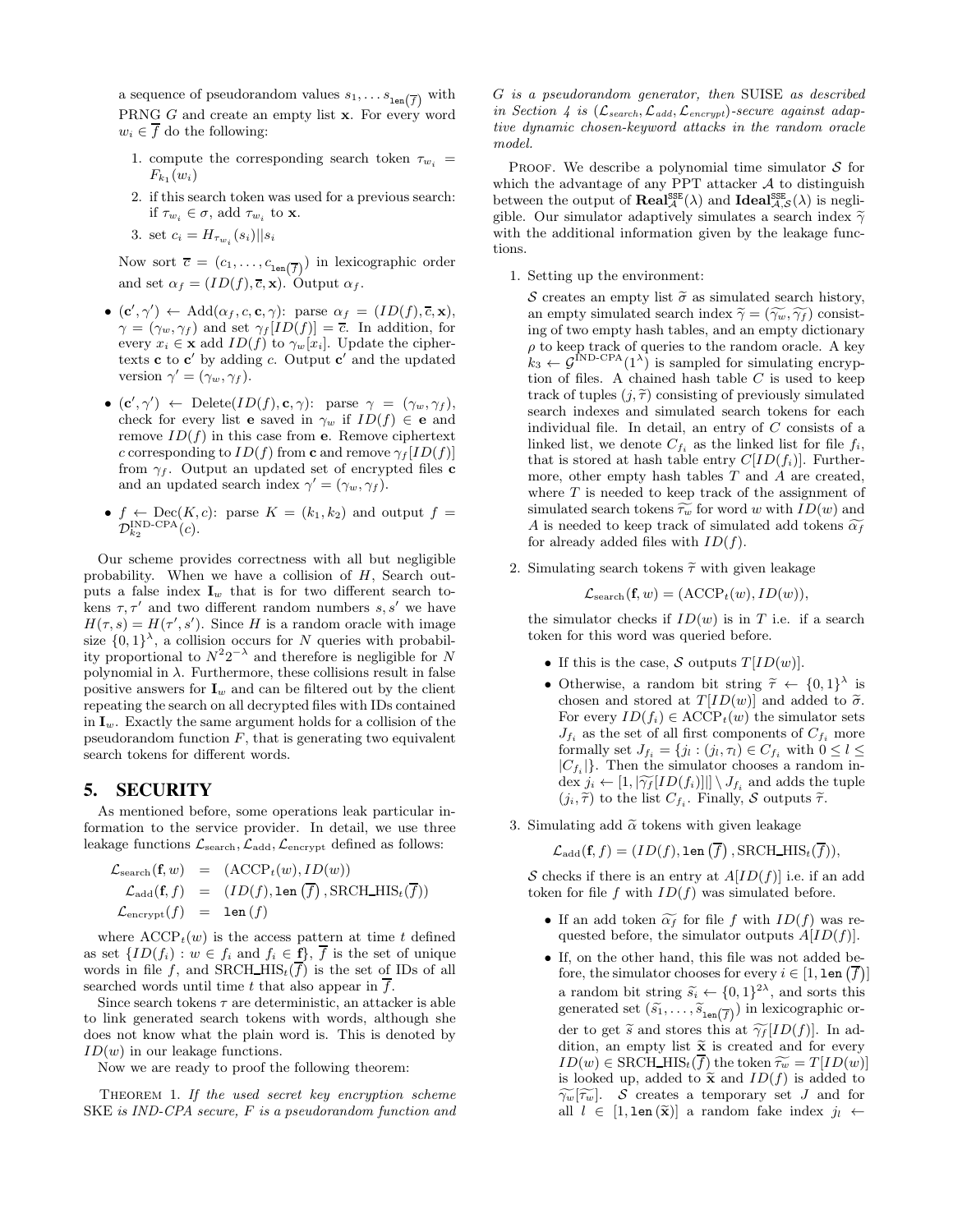$[1, |\widetilde{\gamma_f}[ID(f_i)]|] \setminus J$  is sampled and added to J. This index  $j_l$  is marked as full in the list of used search indexes by adding the tuple  $(i_l, \tilde{\tau}_l)$  to  $C_f$ in the chained hash table C, where  $\tilde{\tau}_l = \tilde{\mathbf{x}}[l]$ . Finally, S outputs  $\widetilde{\alpha_w} = (ID(f), \widetilde{s}, \widetilde{\mathbf{x}})$  and stores this simulated token at  $A[ID(f)].$ 

4. Simulating encryption with given leakage

$$
\mathcal{L}_{\text{encrypt}}(f) = \text{len}(f),
$$

the simulator outputs  $\widetilde{c} \leftarrow \mathcal{E}_{K_3}^{\text{IND-CPA}}(0^{\text{len}(f)}).$ 

- 5. Answering random oracle queries: given query  $(k, r)$ , the simulator checks if this query was submitted before i.e. if there is an entry  $l = \rho[k||r]$ .
	- If this is the case, set  $l = \rho[k||r]$ .
	- Otherweise,  $S$  checks if key  $k$  is linked with some  $ID(w)$  i.e. if there is an entry  $k = T[ID(w)]$ for some  $ID(w)$ . If there is no used search token, a random bit string  $l \leftarrow \{0,1\}^{\lambda}$  is sampled and  $\rho[k||r] = l$  is set to stay consistent for future queries.

If, on the other hand, k is linked with some  $ID(w)$ , for every  $ID(f_i) \in \widetilde{\gamma_w}[k]$  the simulator looks up the tuple  $(j, k') \in C_{f_i}$  where  $k' = k$ . Then the value  $\widetilde{s_j} \in \{0,1\}^{2\lambda}$  is set as the *j*-th entry of  $\widetilde{s} = \widetilde{\gamma_f}[ID(f_i)]$  and divided in two  $\lambda$ -bit strings  $l'||r' = \widetilde{s_j}$ .

- $\sim$  S checks if  $r' = r$ , sets  $l = l'$  in this case and stores l at  $\rho[k||r]$ .
- − If there was no fitting r' for any  $ID(f_i)$  ∈  $\widetilde{\gamma_w}[k]$ , a random  $l \leftarrow \{0,1\}^{\lambda}$  is sampled and stored at  $\rho[k||r]$  to stay consistent for future queries.

### Finally,  $l$  is returned.

The indistinguishability of a simulated search token  $\tilde{\tau}$  and a real search token  $\tau$  follows from the pseudorandomness of F. Also, the indistinguishability of a simulated search history  $\tilde{\sigma}$  and a real search history  $\sigma$  follows from the pseudorandomness of  $F$ . The indistinguishability of a simulated add token  $\tilde{\alpha}$ , especially of  $\tilde{s}$ ,  $\tilde{x}$ , and a real add token  $\alpha$  follows from the pseudorandomness of  $G$  and  $F$ . The indistinguishability of a simulated ciphertext  $\tilde{c}$  and real ciphertext c follows from the IND-CPA security of our used secret key encryption. Since we choose the output of our simulated random oracle H either totally random or out of a predefined domain, that itself is generated in a random way, our random oracle is indistinguishable from a pseudo-random function.  $\square$ 

# 6. DISCUSSION

#### 6.1 Why maintain a search history at the client?

We maintain a history of previously used search tokens at the client and use it during the add operation. The client creates the corresponding search tokens immediately as the deterministic identifier of the keyword. Hence, the service provider can include it in the index. Note that the search token is not necessarily part of the add token, rather it could be randomized. In order to check whether a randomized add

token corresponds to a search token, the service provider would need to check all previous search tokens. Only then, it could convert the randomized add token to the deterministic search token. To the contrary, the client can compute both – search and add token of the inserted keyword – and simply look up the search token in the history. Hence, the cost of one insertion is  $O(len(f))$  using a history at the client and  $O(len(f)|SRCH\_HIS_t(f)|)$  using a history at the service provider. Our solution using no client storage (except the key) modifies the Add and AddToken operations as follows:

- $\alpha_f \leftarrow \text{AddToken}(K, f, \sigma)$ : parse  $K = (k_1, k_2)$ . For file f that consists of a sequence of words create a list  $f$ of unique words  $f \supseteq f = (w_1, \ldots, w_{\text{len}(\overline{f})})$ . Generate a sequence of pseudorandom values  $s_1, \ldots s_{\text{len}(\overline{f})}$  with PRNG G. For every word  $w_i \in f$  set  $c_i = H_{\tau_{w_i}}(s_i) || s_i$ with  $\tau_{w_i} = F_{k_1}(w_i)$ . Now sort  $\overline{c} = (c_1, \ldots, c_{\text{len}(\overline{f})})$  in lexicographic order and set  $\alpha_f = (ID(f), \overline{c})$ . Output  $\alpha_f$ .
- $(c', \gamma') \leftarrow \text{Add}(\alpha_f, c, \mathbf{c}, \gamma)$ : parse  $\alpha_f = (ID(f), \overline{c}), \gamma =$  $(\gamma_w, \gamma_f)$  and set  $\gamma_f[ID(f)] = \overline{c}$ . In addition, for each  $\tau_{w_i} \in \gamma_w$  and each  $c_j \in \overline{c}$  set  $c_j = l_j || r_j$  and check if  $H_{\tau_{w_i}}(r_j) = l_j$ . If yes, add  $ID(f)$  to  $\gamma_w[w_i]$ . Update the ciphertexts  $\mathbf c$  to  $\mathbf c'$  by adding c. Output  $\mathbf c'$  and the updated version  $\gamma' = (\gamma_w, \gamma_f)$ .

The history at the client is the same as the index words  $ID(w)$  in inverted index  $\gamma_w$  at the service provider. Hence the client can always restore its history by downloading these from the server. Moreover, let the number of unique keywords be  $n$ , then the size of the history will never exceed  $O(n)$  independent of the number of searches performed.

### 6.2 How to hide the number of unique keywords per file?

Our leakage definition for the add operation still includes the identifier of the file  $(ID(f))$  and the number of unique keywords in that file  $(len(\overline{f}))$ . One can hide both by adding a level of indirection. First encrypt each file  $f$ , resulting in the identifier  $ID(f)$ . Then for each  $w_i \in \overline{f}$  encrypt file  $f' = \{ID(f)\}\$ resulting in unique identifier  $ID(f')$ . One can now create the add token for  $ID(f')$  and  $w_i$ . A simulator for the add token operation is simple to derive from our simulator:  $ID(f')$  – which is unique in the system – replaces  $ID(f)$  and is leaked instead, but  $len(\overline{f'}) = 1$  and can hence be omitted.

#### 6.3 Search Time Analysis

In our algorithm the first search for a keyword requires a linear scan, but subsequent searches are (almost) constant. Hence, the initial overhead amortizes and we reach asymptotically optimal search time for long-running systems. In this section we analyse the required number of searches until we reach this optimum.

Let  $n$  be the number of unique keywords stored in the ciphertexts; let m be the total number of stored keywords in the ciphertext. Once we have created an index entry for a keyword, our search complexity is  $m/n$ : We have a constant lookup in the hash table and return  $m/n$  ciphertexts on average. An initial search can take up to  $m$  search (lookup) operations and there can be at most  $n$  of those. Hence, the initial effort is (upper) bounded by mn. We are interested in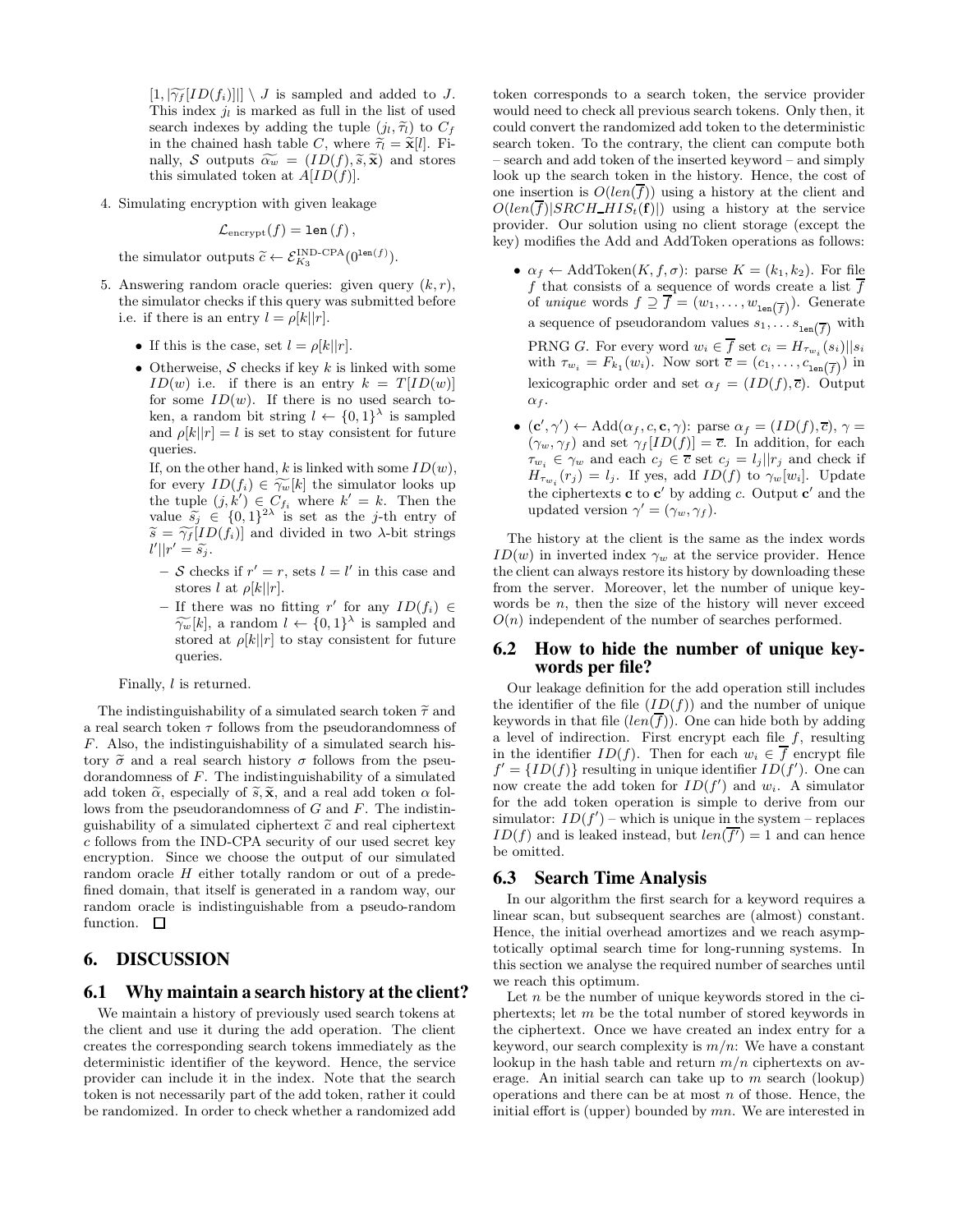the number  $N$  of searches such that the amortized cost becomes optimal. Since we need to return at least  $m/n$  entries, this is the lower bound optimum. The cost is asymptotically optimal, if there exists a constant c, such that the cost is at most the optimum times c. The amortized cost is the cost for initial searches  $(mn)$  divided by the number of searches plus the cost for one subsequent search:

$$
\frac{mn}{N}+\frac{m}{n}\leq c\frac{m}{n}
$$

We conclude from this formula that we need at least  $N \geq$  $n<sup>2</sup>$  searches until our cost is asymptotically optimal. The constant  $c = 2$  is low and we need at most 0.5 cryptographic hash operation on the server on average. Read (search) requests dominate many systems like databases, such that this number can be quickly reached in practice.

## 7. PERFORMANCE RESULTS

The following experiments were implemented in Java 7. Either operations performed by the server, or operations performed by the client, were executed on an Intel Xeon 1230v3 CPU 3.30GHz with 8GB RAM running Windows 8. To minimize I/O access time all files used in our simulations are loaded into main memory before starting measurements.

For the implementation of our keyed random function  $F$  and our random oracle  $H$  we use the implementation of HMAC-SHA-1 that is contained in the default Java library. Also contained in the default Java library, we use SHA1PRNG as random number generator G that outputs a PRN with length of 160 bits.

#### 7.1 On the client's side

One main argument for outsourcing data is the use of slow and weak hardware on client's side. To show our SUISE scheme feasible for this scenario, we simulated the creation of add tokens and search tokens for 250, 000 random words per run. We repeated each creation run 100 times and present the mean value of these 100 runs for creating one token. We simulated both versions for storing the search history that is storing it on the client or storing it on the server.

The cost for creating search tokens depends on the cost of generating one HMAC-SHA-1 mainly. Creating an add token without checking the search history (so let the server check for indexed words used in previous search queries) needs two HMAC operations and one random number. If the client has to check the search history, the cost for add token generation also depends on the size of search history. For our simulation we filled the search history with 0, 100, 000 and 1, 000, 000 unique words. By using Java's HashSet as search history, the lookup time can be minimized. Remember that the search history contains unique search words used before and stays quite small (see Figure 3) in relation to the number of search queries.

We omitted time measurements for encryption and decryption operations, since encrypting and decrypting files with secret key encryption in an IND-CPA secure way is a well studied problem. Furthermore, special clients may have highly specialized hardware for performing a special kind of secret key encryption scheme.

#### 7.2 On the server's side

All our simulations ran single threaded, but can easily be executed in parallel. By dividing the search index  $\gamma_f$ 

| operation   | $\sigma$        | time $ \mu s $ |
|-------------|-----------------|----------------|
| SearchToken |                 | 1.14           |
| AddToken    | $\mathbf{0}$    | 4.77           |
| AddToken    | $10^{5}$        | 5.06           |
| AddToken    | 10 <sup>6</sup> | 5.47           |

Figure 2: Average duration for creating one token for one word.

into subsets and search these subsets on different cores it is possible to speed up searches for search tokens that were not searched before. In our test scenario all operations ran on one machine so we were able to ignore latency through network transfers that may occur in practice application.

We omit benchmarks for Add and Delete since the runtime of these tasks depend on the chosen methods for creating indexes and updating these indexes. In addition, one can interpret these operations as storing, accessing, adding and deleting plaintext in an efficient way, because no cryptographic primitives are used there. Either cryptographic primitives are used on the client before and benchmarked there (e.g. creating add tokens) or are not needed at all.

So, the runtime of Search is discussed in the following. For our experiments we added 50 ebooks downloaded from project Gutenberg [1]. Before adding these files, all words were transformed to lower case and punctuation was removed. Our complete fileset f consisted of 3, 654, 417 words separated by whitespaces after this transformation. Removing words that appear multiple times in one file resulted in a filest containing 337, 724 words so our index  $\gamma_f$  had size 337, 724. Altogether 95, 465 words were indexed i.e. 95, 465 different search tokens would result in at least one positive match. To simulate realistic search queries we use a list of word frequencies from [2] which represent real world search queries but omitted the first 100 entries that mainly contained pronouns and prepositions. This word frequency list contains about 400, 000 words and our search words are chosen in a random fashion weighted according to their frequency.

In order to benchmark search operations Search at the service provider we generate 5000 random search tokens using the probability distribution explained above. The mean search time for these 5000 search tokens results in one measurement point. A complete benchmark run consists of 75, 000 search queries, i.e. 15 values are measured per run. In total, we repeated these benchmark runs 10 times and plotted the average and the error bars provide the standard derivation of these 10 runs. The average time for an initial, linear search was 414.38 ms. The average time for a second, constant time search was 0.01 ms.

Figure 3 shows the size of the search history over the time of the experiment. It also depicts the decreasing number of newly generated search tokens that were not contained in the search history before. Denoted by the white part, every bar represents the size of search history  $\sigma$  before the 5000 search queries. The grey part represents the amount of queried search tokens that were not known before these 5000 search queries. So, combining the white and the grey part shows the size of search history  $\sigma$  after executing these 5000 queries. Figure 3 demonstrates the decreasing amount of newly generated search tokens with increasing amount of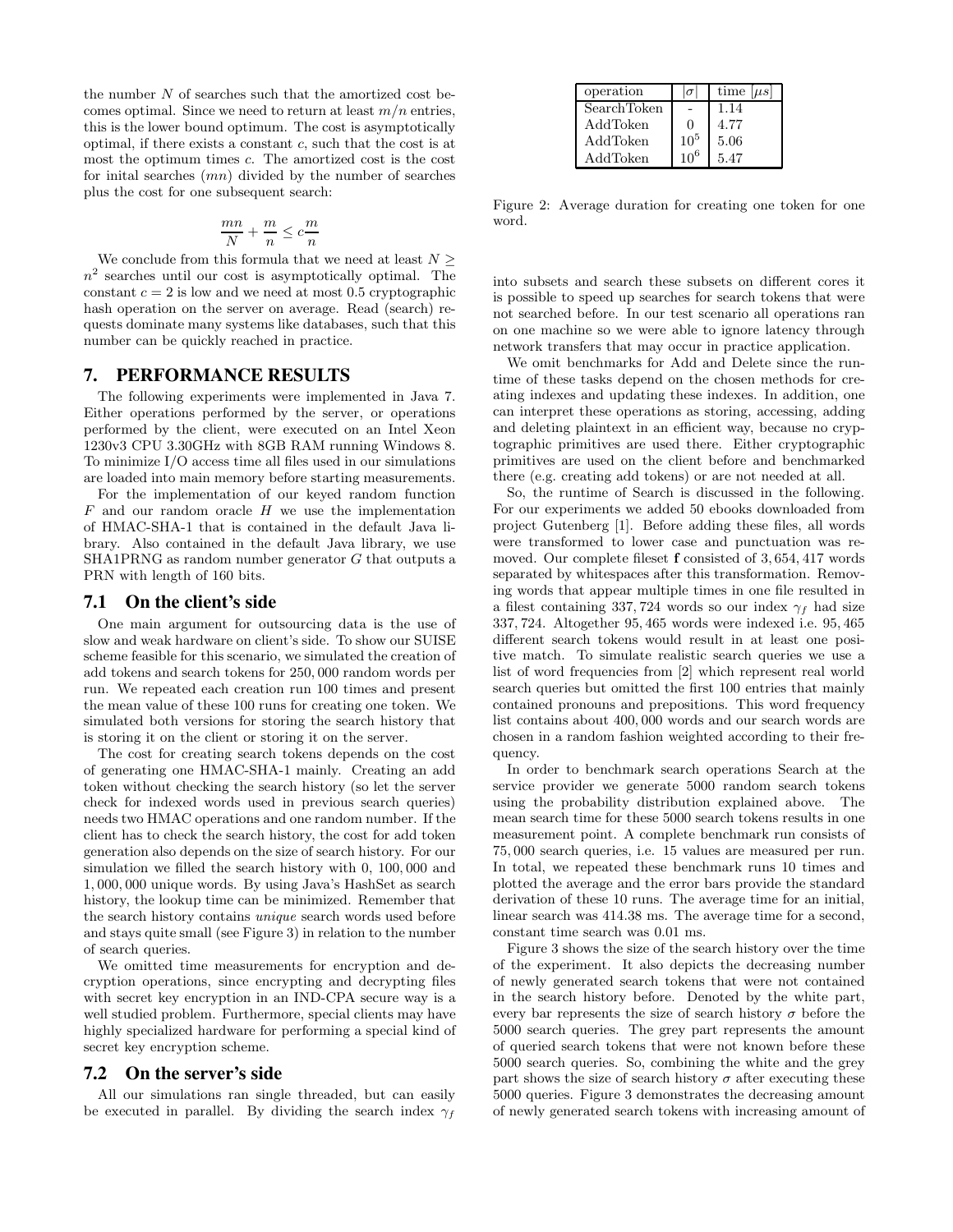



Figure 3: Unique search tokens queried; grey represents new search tokens not asked before.

total search queries. On the one hand, due to this effect the majority of our randomized add tokens remain randomized. At the end of the experiment less than 16% of the unique keywords are in the inverted index  $\gamma_w$  and hence encrypted deterministically. On the other hand, this results in decreasing search time, because already searched tokens can be looked up in this inverted index.

This effect is presented in Figure 4 in more detail. It shows the mean search time in ms for blocks of 5000 searches over the time of the experiment. One bar at position  $i$  in Figure 3 can be linked with the point in Figure 4 at position  $i$  on xaxes. At the beginning the service provider did not know any search tokens so that the search history  $\sigma$  is empty. Given a search token in this situation, the service provider needed to check the index of every file i.e. every list representing one file in  $\gamma_f$  had to be checked value by value. With an increasing size of the search history an increasing number of search tokens were indexed in our reverse index  $\gamma_w$  and hence the service provider was able to answer these queries much faster. Our results also show that the optimal search time is reached much faster than in  $n^2$  searches, since we only perform 70.000 searches for more than 95.000 unique keywords.

### 8. RELATED WORK

Song et al. introduced searchable encryption [29]. It provides a more secure alternative for searching compared to deterministic encryption. Deterministic encryption is useful for searching in outsourced databases, since it does not require to modify the database engine for queries or updates [16, 17]. Recent results, such as CryptDB [25], show that its performance overhead is negligible and only a minority of database columns need to be encrypted in deterministic encryption. Motivated by these use cases Bellare et al. investigated deterministic encryption in a public key setting [5]. Still, they conclude that searchable encryption, as

Figure 4: Mean query time for one random generated search token of 5000.

also proposed in this paper, could help securing the searched data.

A number of works investigated efficiency increases for searchable encryption. Goh first proposed the use of indexes [13]. Deterministic encryption allows the construction of (most) indexes on the ciphertext – without modification of the algorithm –, but searchable encryption requires an adjustment of the indexing method. Curtmola et al. were the first to use inverted indexes [11]. While constructing the index can be performed on the plaintext, modifying it without leakage is difficult. We discussed in detail in Section 2 the different drawbacks of the dynamic searchable encryption schemes [8, 19, 20, 24]. We did not consider the scheme in [32], since it does not contain a formal security proof. The scheme proposed in this paper is the first with asymptotically optimal search time, asymptotically optimal storage cost and no leakage on updates.

Searchable encryption has also been extended in a number of ways. Boneh et al. introduced public key searchable encryption based on identity-based encryption [6]. Another direction is complex queries for conjunctive [15] and disjunctive [7] keyword combinations. Recent results achieved significant efficiency gains for these complex queries [9, 21]. Extending our method to complex queries is subject of future work.

Searchable encryption has also been combined with proxy re-encryption [12, 26]. Popa et al. also demonstrate another interesting application of re-encryptable, searchable encryption for securing web applications [26]. Commercial offerings in this space currently focus on deterministic encryption [3, 4], since they do not require to rewrite the web application. Clearly, searchable encryption has the potential to provide enhanced security should the necessary operations, such as updates, be efficiently and securely supported.

Disjunctive queries also allow to perform range queries. Shi et al. first demonstrate this in [27]. Lu shows that one can also construct an index for range queries [23].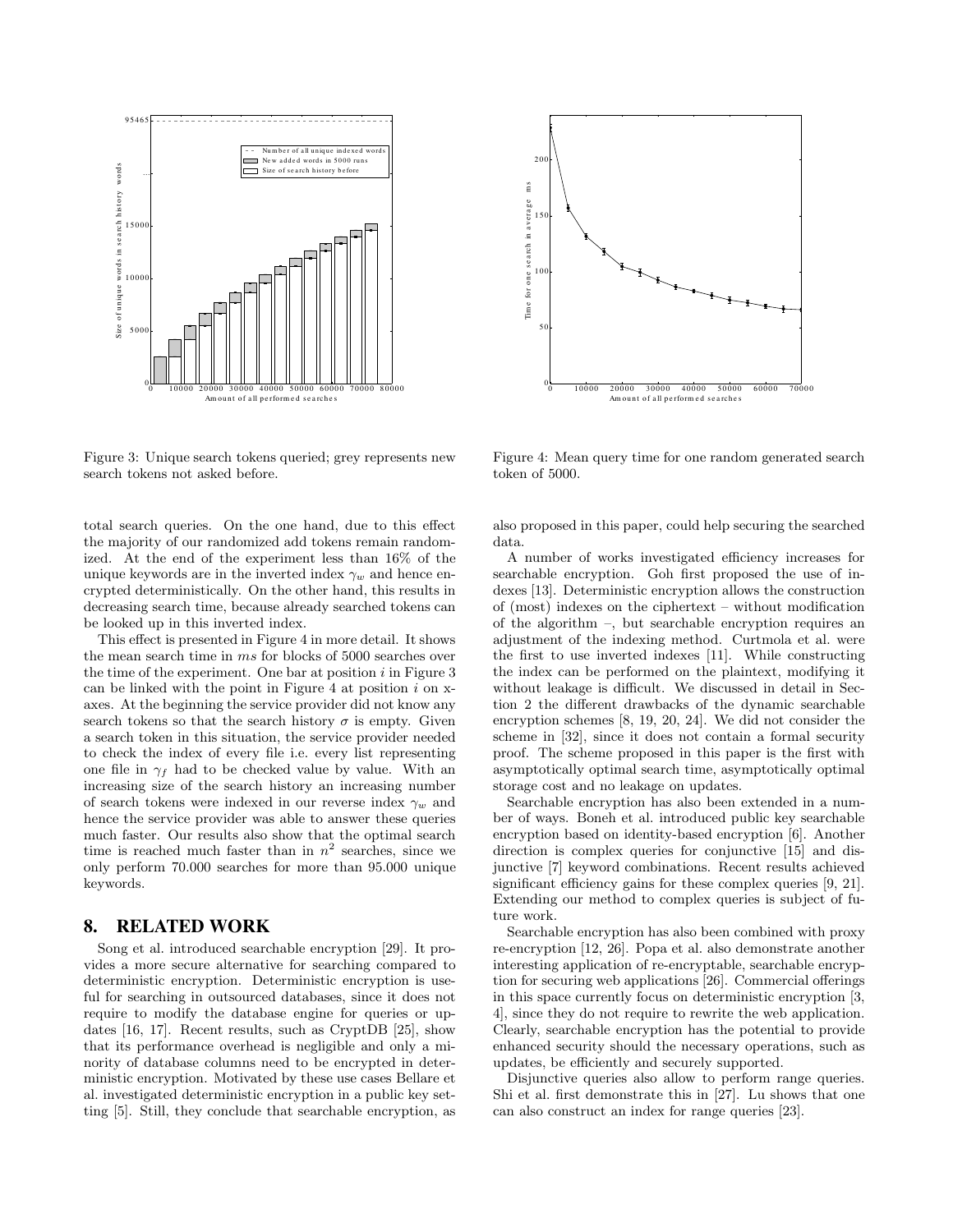Although searchable encryption is a clear security advantage compared to deterministic encryption, Islam et al. demonstrate an attack based on the leaked access patterns [18]. Their attack relies on the knowledge of the distribution of keywords and works for many ciphertexts with a corresponding search token. Hence, it is even more important to not leak additional information during updates.

# 9. CONCLUSIONS

We have demonstrated a new technique for efficient, dynamic searchable encryption. Our idea is to learn the index from the search token. We have theoretically shown that this must lead to the optimal search time over a sufficiently long period. We have experimentally shown that this search time is low in absolute numbers and hence highly practical. Furthermore, it is reached much faster in practice than the theoretical upper bound.

Our scheme can be implemented without client storage and only requires to store 2 cryptographic hash values per index entry. Additions and deletes can be performed securely. We maintain semantic security even during updates, i.e. we leak no additional information. We give detailed leakage functions in our simulation-based security proof that compare favourably with related work. In our experiments using real-world search terms, 84% of all keywords were never searched for. These keywords remain semantically secure encrypted and hence profit from the additional security under updates provided by our scheme.

We believe our construction to be valuable from two perspectives. First, it provides a novel design alternative for constructing dynamic searchable encryption scheme. Our idea may be also applied to other research directions of searchable encryption, such as complex queries. Second, it provides a favorable trade-off compared to deterministic encryption, since it is almost as efficient – the time for the second search of a keyword is the same –, but significantly more secure. Hence, it may provide a viable alternative for practical adoption.

### Acknowledgements

We would like to thank our reviewers for their insightful comments that helped improve the paper and our shepherd Frederik Armknecht who provided many helpful hints for finishing the paper in the best possible mode. The work in this paper was supported by the European Union Seventh Framework Program (FP7/2007–2013) under grant agreement no. 609611 (PRACTICE).

# 10. REFERENCES

- [1] http://www.gutenberg.org/.
- [2] http:
- //invokeit.wordpress.com/frequency-word-lists/.
- [3] http://www.ciphercloud.com/.
- [4] http://www.vaultive.com/.
- [5] M. Bellare, A. Boldyreva, and A. O'Neill. Deterministic and efficiently searchable encryption. In Advances in Cryptology, CRYPTO, 2007.
- [6] D. Boneh, G. Di Crescenzo, R. Ostrovsky, and G. Persiano. Public key encryption with keyword search. In Advances in Cryptology, EUROCRYPT, 2004.
- [7] D. Boneh and B. Waters. Conjunctive, subset, and range queries on encrypted data. In Proceedings of the 4th Theory of Cryptography Conference, TCC, 2007.
- [8] D. Cash, J. Jaeger, S. Jarecki, C. Jutla, H. Krawczyk, M. Rosu, and M. Steiner. Dynamic searchable encryption in very-large databases: Data structures and implementation. In Proceedings of the 21st Network and Distributed System Security Symposium, NDSS, 2014.
- [9] D. Cash, S. Jarecki, C. Jutla, H. Krawczyk, M.-C. Rosu, and M. Steiner. Highly-scalable searchable symmetric encryption with support for boolean queries. In Proceedings of the 33rd Cryptology Conference, CRYPTO, 2013.
- [10] B. Chor, E. Kushilevitz, O. Goldreich, and M. Sudan. Private information retrieval. Journal of the ACM, 45(6), 1998.
- [11] R. Curtmola, J. Garay, S. Kamara, and R. Ostrovsky. Searchable symmetric encryption: improved definitions and efficient constructions. Journal of Computer Security, 19(5), 2011.
- [12] C. Dong, G. Russello, and N. Dulay. Shared and searchable encrypted data for untrusted servers. Journal of Computer Security, 19(3), 2011.
- [13] E.-J. Goh. Secure indexes. Technical Report 216, IACR Cryptology ePrint Archive, 2003.
- [14] O. Goldreich and R. Ostrovsky. Software protection and simulation on oblivious rams. Journal of the ACM, 43(3), 1996.
- [15] P. Golle, J. Staddon, and B. Waters. Secure conjunctive keyword search over encrypted data. In Proccedings of the International Conference on Applied Cryptography and Network Security, ACNS, 2004.
- $[16]$  H. Hacigümüs, B. R. Iver, C. Li, and S. Mehrotra. Executing sql over encrypted data in the database-service-provider model. In Proceedings of the 2002 ACM International Conference on Management of Data, SIGMOD, 2002.
- [17] H. Hacigümüs, S. Mehrotra, and B. R. Iyer. Providing database as a service. In Proceedings of the 18th International Conference on Data Engineering, ICDE, 2002.
- [18] M. Islam, M. Kuzu, and M. Kantarcioglu. Access pattern disclosure on searchable encryption: ramification, attack and mitigation. In Proceedings of the 19th Network and Distributed System Security Symposium, NDSS, 2012.
- [19] S. Kamara and C. Papamanthou. Parallel and dynamic searchable symmetric encryption. In Proceedings of the 17th International Conference on Financial Cryptography and Data Security, FC, 2013.
- [20] S. Kamara, C. Papamanthou, and T. Roeder. Dynamic searchable symmetric encryption. In Proceedings of the 19th ACM Conference on Computer and Communications Security, CCS, 2012.
- [21] J. Katz, A. Sahai, and B. Waters. Predicate encryption supporting disjunctions, polynomial equations, and inner products. In Advances in Cryptology, EUROCRYPT, 2008.
- [22] E. Kushilevitz and R. Ostrovsky. Replication is not needed: Single database, computationally-private information retrieval. In Proceedings of the 38th IEEE